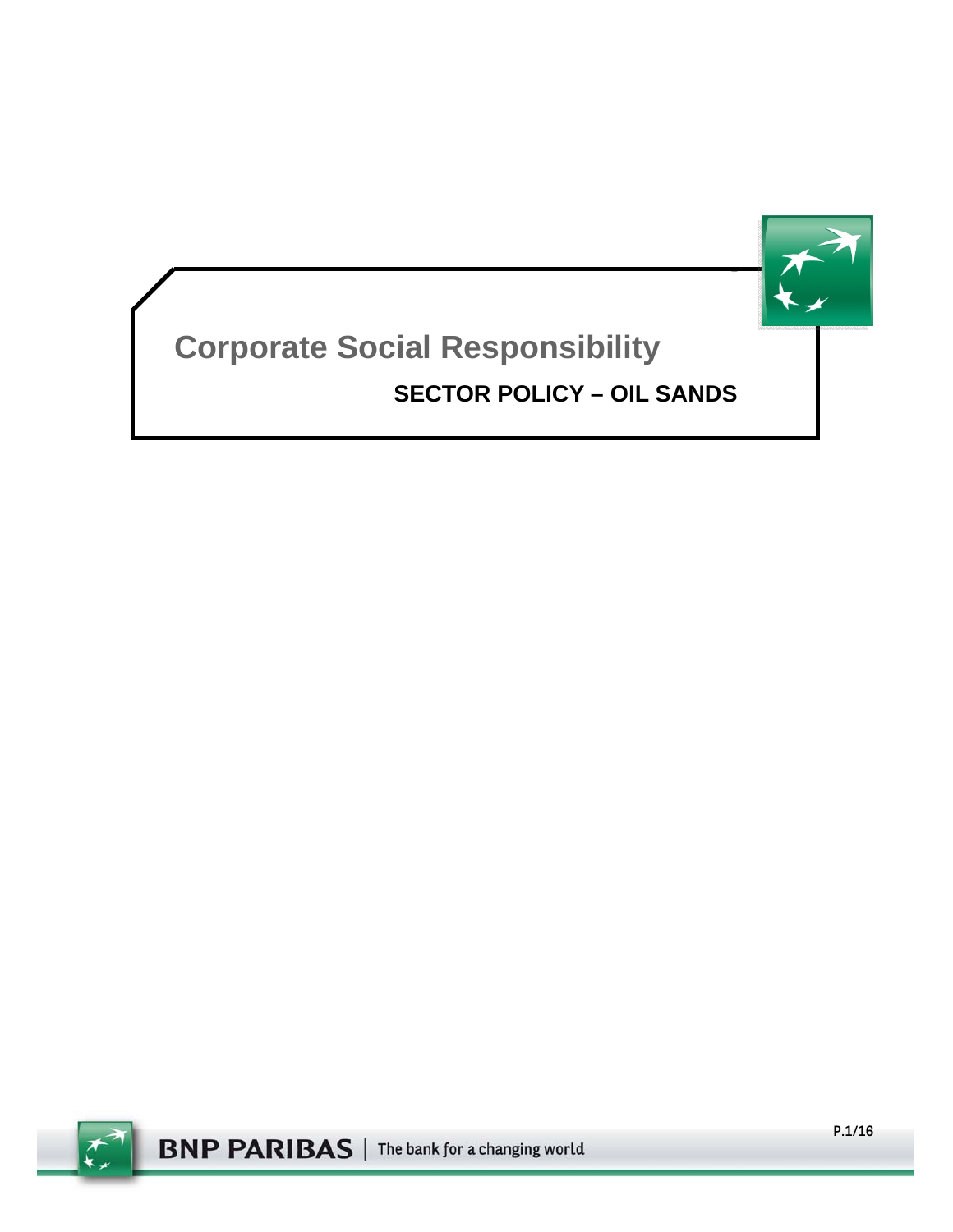# **Structure**

| 1.             |  |  |  |
|----------------|--|--|--|
| 2.             |  |  |  |
| 3.             |  |  |  |
| 3.1.           |  |  |  |
| 3.1.1.         |  |  |  |
| 3.1.2.         |  |  |  |
| 3.1.3.         |  |  |  |
| 3.2.           |  |  |  |
| 3.2.1          |  |  |  |
| 3.2.2          |  |  |  |
| 4 <sub>1</sub> |  |  |  |
| 4.1            |  |  |  |
| 4.2.           |  |  |  |
| 5.             |  |  |  |
| 6              |  |  |  |

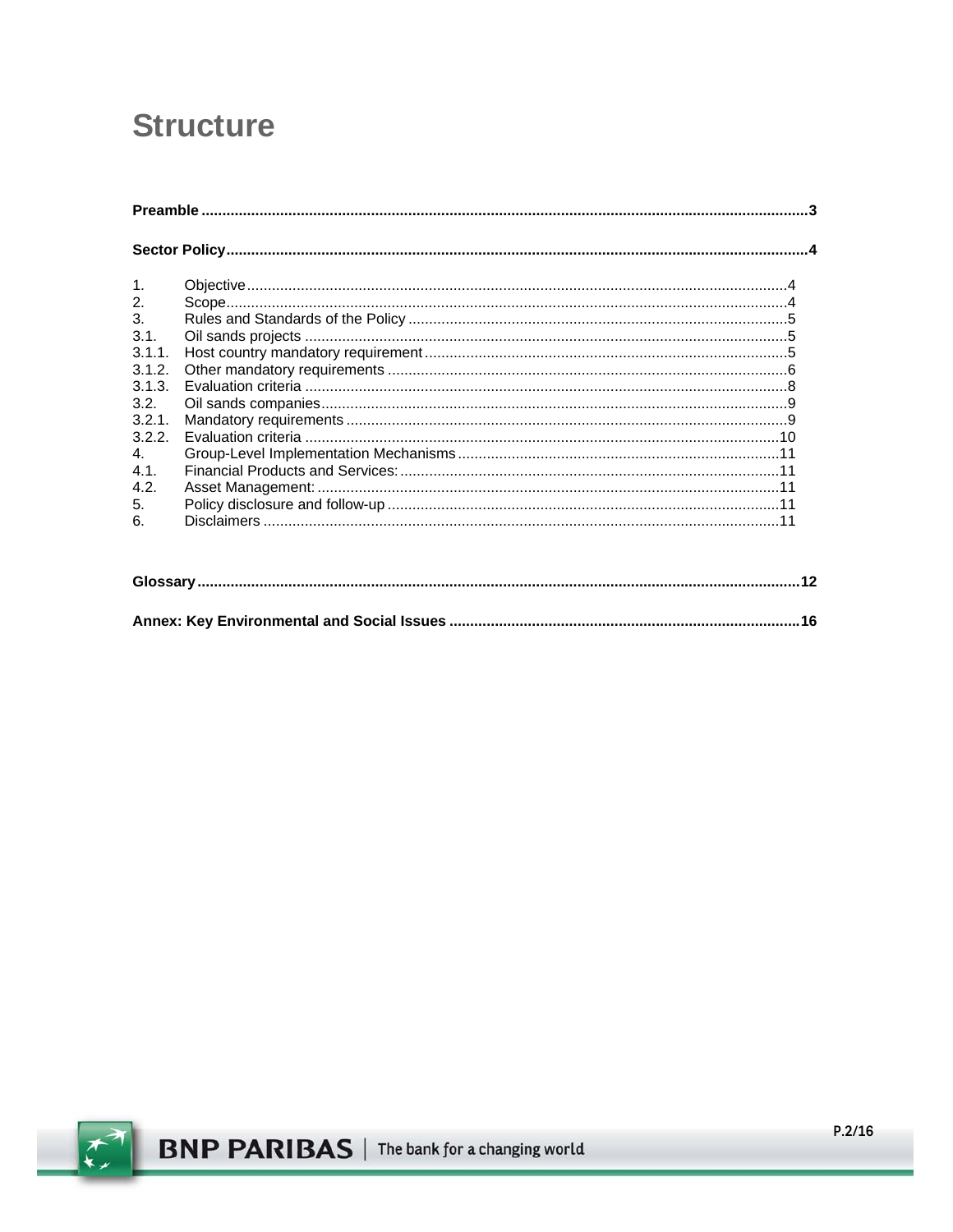# **Preamble**

As part of its commitment to corporate social responsibility, BNP Paribas has developed a consistent policy regarding its financial products and services for the oil sands industry.

Oil sands are a type of unconventional petroleum resource (bitumen) that are deposited within a mixture of sand and clay either close to the surface or buried deeper underground.

Canadian oil sands resources alone are estimated to be in excess of 2 trillion barrels, as much as the remaining technically recoverable conventional oil in the entire world<sup>1</sup>. Resources that are currently economically and technically recoverable are estimated at 170 billion barrels, which places Canada as the second largest country in the world in terms of recoverable oil reserves, behind Saudi Arabia. Other significant reserves can also be found in countries such as Venezuela, Russia and various countries in the Middle East. The magnitude of these reserves, combined with growing global energy and transportation fuel needs, will result in a foreseeable use of such resource<sup>2</sup>.

Despite significant efforts to limit its impacts and to improve mitigation measures, oil sands development may take place in areas of ecological significance (such as peatlands) and could have adverse effects on natural landscapes, the fragmentation of habitats and, for certain oil sands projects, the creation of large tailings ponds. It is also a water-intensive industry that cumulatively may have adverse effects on water availability and quality. The presence of aboriginal communities in the oil sands development region is a key social issue to be taken into consideration.

Similarly to other fossil fuels, the majority of the greenhouse gases (GHG) associated with oil sands' life cycle is emitted at combustion stage (in vehicles). However, oil sands differ from conventional crudes in its high energy-intensive bitumen production process. Furthermore, on a global scale the development of a large amount of previously untapped fossil fuel resources may prove to be challenging in the context of international efforts to limit climate change. Key Environmental and Social Issues associated with the oil sands industry are further detailed in the Annex.

Oil sands development also provides economic and social benefits which include revenue generation, employment and energy security. The decision to develop and expand the oil sands industry ultimately belongs to the relevant governments and regulators.

In light of the above, BNP Paribas considers that it is essential that any company developing oil sands projects meets key stringent environmental and social requirements (if necessary going beyond compliance with the applicable host country laws and regulations, dependent on the scope and effectiveness of local regulation). BNP Paribas also strongly encourages oil sands companies to develop and implement the best available technologies and practices in order to reduce their social and environmental footprint.

BNP Paribas may support companies willing to develop oil sands reserves in a balanced and responsible manner, and has therefore defined the present sector policy to select projects and companies that take into account the above-mentioned considerations. This sector policy also contributes to the establishment of consistent rules for BNP Paribas' worldwide activities.

<sup>&</sup>lt;sup>2</sup> "Unconventional oil is set to play an increasingly important role in world oil supply through to 2035, regardless of what governments do to curb demand." International Energy Agency, *World Energy Outlook 2010*, p.49.



<sup>&</sup>lt;sup>1</sup> International Energy Agency, *World Energy Outlook 2010*, p.146.<br><sup>2 "I</sup> Inconventional eil is est to play an increasingly important relation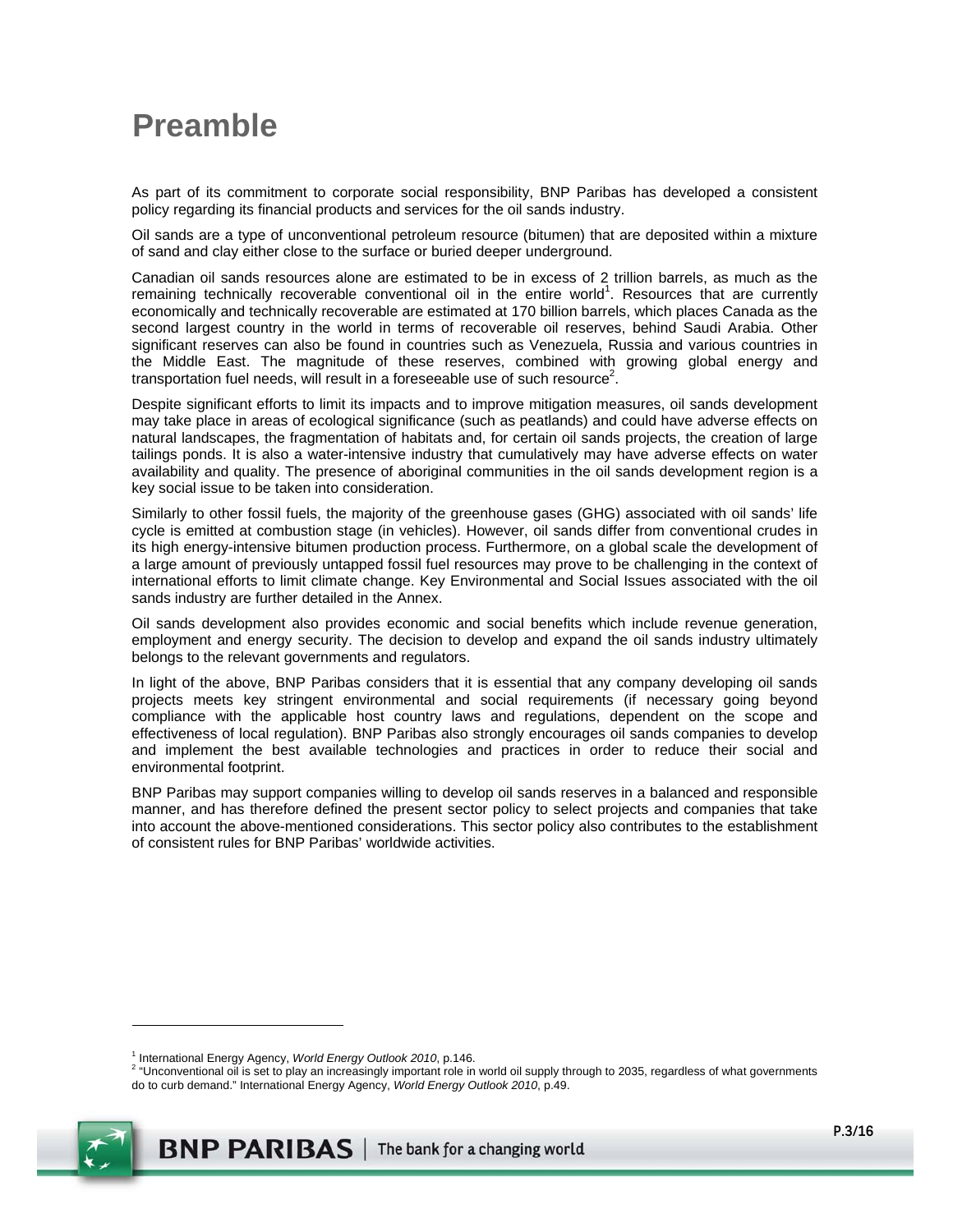# **Sector Policy**

### 1. Objective

This policy defines a set of rules and procedures regarding financial products and services provided by BNP Paribas entities. They aim at addressing social and environmental issues of the oil sands industry and at establishing guidelines for conducting business in the most possible responsible manner.

### 2. Scope

#### **Geography**: all BNP Paribas Group entities

**BNP Paribas Group entities**: this policy applies to all business lines, branches, subsidiaries and joint ventures of which BNP Paribas has the operational control. When BNP Paribas establishes new joint ventures in which it has a minority stake, it strives to include its standards as part of the joint venture agreement.

**Oil sands projects**: development and production activities, including surface mining and in situ recovery as well as integrated bitumen upgrading. Other oil & gas projects linked but not specific to the oil sands industry such as stand-alone upgrading, refining and transport of synthetic crude oil are not included in this scope.

**Oil sands companies**: companies or entities operating (or expected to operate) themselves or via a majority-owned subsidiary at least one oil sands project<sup>3</sup> and that are considered either as Producing Oil Sands Companies and/or either as Non-Producing Oil Sands Companies where :

**Producing Oil sands companies**, are defined as oil sands companies for which:

- i) Oil sands production<sup>4</sup> (i.e. bitumen or synthetic crude oil) represents at least 20% of their total daily production<sup>5</sup>); or
- ii) Oil sands production exceeds 100 kbbls/day in the last calendar year;

**Non-Producing Oil sands companies** are defined as oil sands companies for which oil sands reserves represent more than 10% of their total reserves<sup>6</sup>.

**Financial products & services**: this policy applies to all financing activities provided by BNP Paribas (lending, debt and equity capital markets, guarantees and advisory work, etc.). It covers all new oil sands projects and oil sands companies. For financing agreements with oil sands companies that predate this policy, they will be updated as they are due for review.

**Asset management**: all BNP Paribas entities managing proprietary assets and third-party assets, with the exception of index-linked products. External asset managers are actively monitored and encouraged to implement similar standards.

<sup>&</sup>lt;sup>6</sup> Proven and probable reserves (in barrels of oil equivalent)



 $3$  As defined by the Government of Alberta, in Alberta Oil Sands Industry : Quarterly update.

http://www.albertacanada.com/about-alberta/oil-sands-quarterly.html 4 Gross production before royalties.

<sup>&</sup>lt;sup>5</sup> Company's worldwide gross production in barrels of oil equivalent.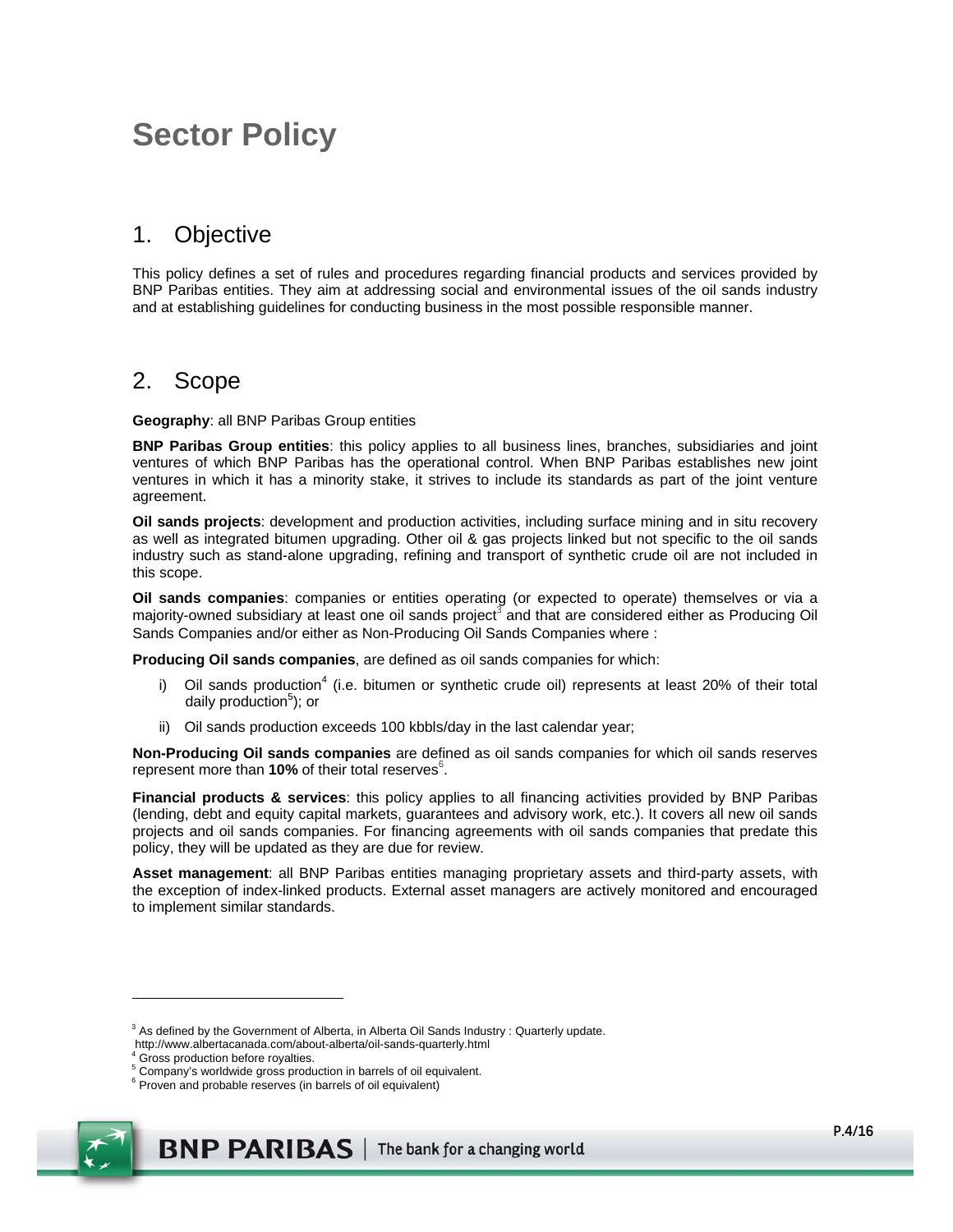## 3. Rules and Standards of the Policy

BNP Paribas expects oil sands projects and companies to comply with existing local laws and with licensing arrangements as well as with international conventions ratified by their host countries.

Besides, this policy sets additional criteria to be respected by oil sands projects or companies, separated in mandatory requirements and evaluation criteria. Mandatory requirements are to be understood as sine qua non: those have to be met without exception before BNP Paribas considers providing financial services to a project or a company. Evaluation criteria may be partially met: those are additional criteria that enable BNP Paribas to evaluate a project or a company as a whole before deciding on whether to fund it or not. Based on the results of such complementary due diligence, BNP Paribas reserves its right to request additional requirements or decline its involvement even if the mandatory requirements are met.

Moreover, BNP Paribas has adopted the Equator Principles (EPs), a financial industry benchmark for determining, assessing and managing environmental and social risks in projects. In addition to mandatory requirements and evaluation criteria set by this Policy, BNP Paribas will thus also apply the EPs to lending and advisory mandates related to oil sands projects, in line with the EPs application scope detailed in the official text<sup>7</sup>.

## 3.1. Oil sands projects

BNP Paribas will ensure that it only provides financial products and services to oil sands projects that meet sufficient technical, social and environmental standards.

The definition of "sufficient technical, social and environmental standards" is dynamic and likely to change over time.

The mandatory requirements and evaluation criteria below apply to all financial products and services dedicated $^8$  to a new oil sands project or a significant expansion of an existing project.

#### **3.1.1. Host country mandatory requirement**

Oil sands are found in large amounts in many countries throughout the world including Venezuela, Russia and various countries in the Middle East. As of the publication date of this policy, only Canada has a large-scale and highly regulated commercial oil sands industry, though rising oil prices are likely to stimulate new developments worldwide in the medium term.

BNP Paribas does not want to be involved in providing financial products and services to oil sands development projects in countries without sufficient governance on oil sands projects and sufficient track records in areas such as human rights, labour conditions and environmental regulations.

BNP Paribas will therefore adopt a cautious approach by ensuring that it does not provide financial products and services to oil sands projects outside Canada.

This mandatory requirement will be revised if another country demonstrates the existence of legal framework regarding environmental and social provisions related to oil sands development at least as stringent as Canada.

<sup>&</sup>lt;sup>8</sup> Including corporate financing where at least 50% of the total debt amount to be raised is dedicated to a specific project in the oil sands industry.



 $7$  Official text is available at the following address: http://www.equator-principles.com/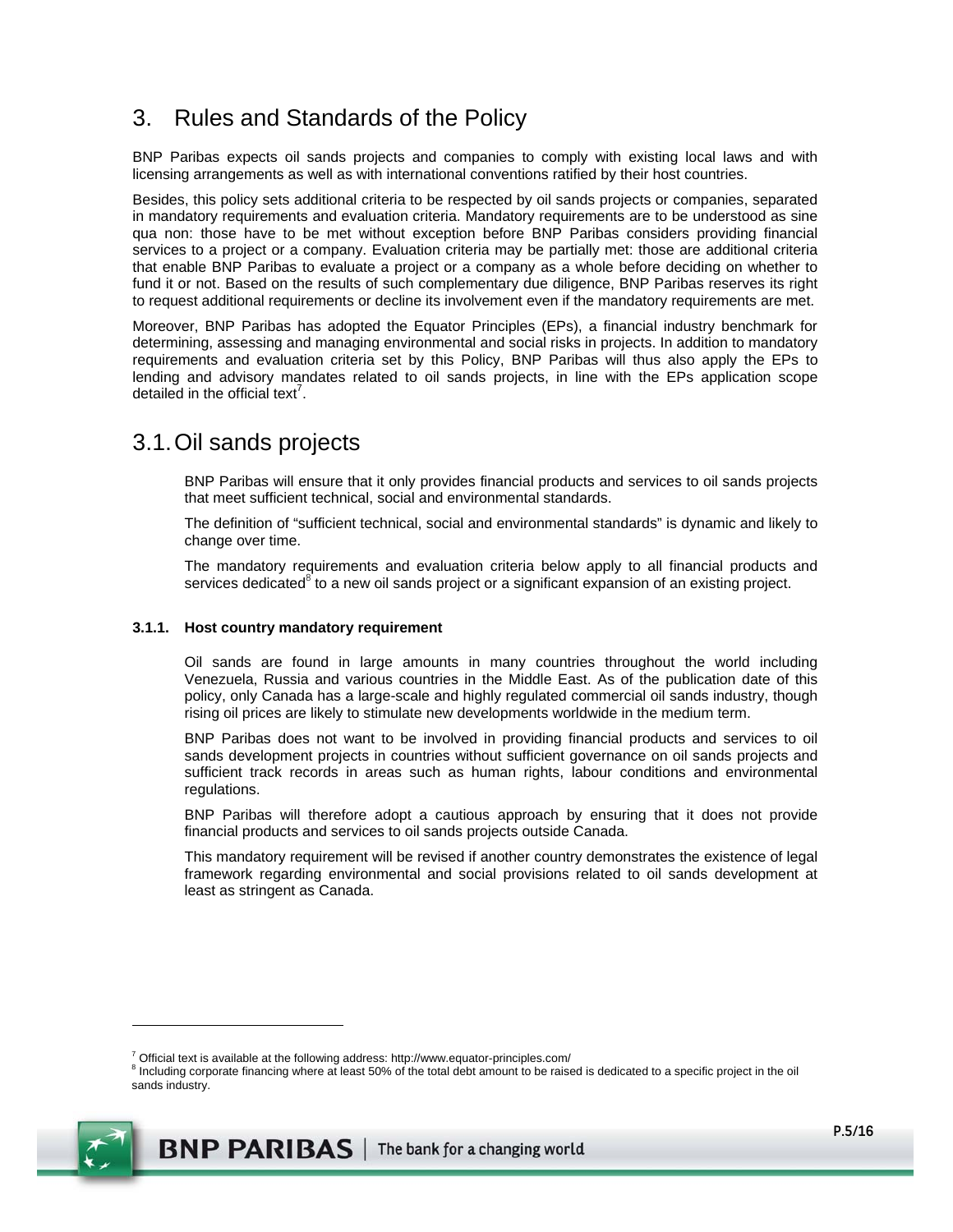#### **3.1.2. Other mandatory requirements**

All oil sands projects:

- $\triangleright$  The project has set targets to minimize the fresh water intensity of its operations, measured in barrels of fresh water per barrel of bitumen produced or, when the project includes upgrading operations, in barrels of fresh water per barrel of synthetic crude oil (SCO) produced.
- $\triangleright$  The project has set targets to minimize the GHG intensity of its operations, measured in kilograms of  $CO<sub>2</sub>$  equivalent per barrel of bitumen produced or, when the project includes upgrading operations, in kilograms of  $CO<sub>2</sub>$  equivalent per barrel of synthetic crude oil (SCO) produced.
- $\triangleright$  The project is designed to minimize the energy consumption, for instance through the use of cogeneration or heat recovery processes.
- $\triangleright$  The project is designed to minimize and actively manages the NOx, SOx and volatile organic compounds intensities of its operations (including, when applicable, on-site upgrading).
- $\triangleright$  The project does not adversely impact UNESCO World Heritage Sites, federally and provincially protected areas (parks and reserves), and Wetlands of International Importance on the Ramsar List.
- $\triangleright$  The project has put in place measures to limit its adverse impacts on biodiversity (fauna and flora), and on habitats.
- $\triangleright$  The project does not adversely impact High Conservation Value habitats, in a manner that would result in the irremediable loss of one or more of the six high conservation values. In order to evaluate the project's impact, a preliminary High Conservation Value assessment or equivalent must be carried out.
- $\triangleright$  The project commits to avoid, or when avoidance is not possible, to minimize, restore and/or compensate for the adverse impacts on aboriginal peoples within its area of influence. It must have a formal public engagement and an aboriginal people consultation process<sup>9</sup>.
- $\triangleright$  The project must demonstrate that the consultation process was properly undertaken, and that the mitigation and compensation measures proposed are commensurate with the nature and degree of the impacts on the relevant aboriginal peoples. BNP Paribas may request the assistance of external experts for the assessment of this requirement.
- $\triangleright$  The project must have in place a grievance mechanism through which stakeholders' concerns can be raised and addressed.

<sup>&</sup>lt;sup>9</sup> Consultation process, as detailed in the Glossary

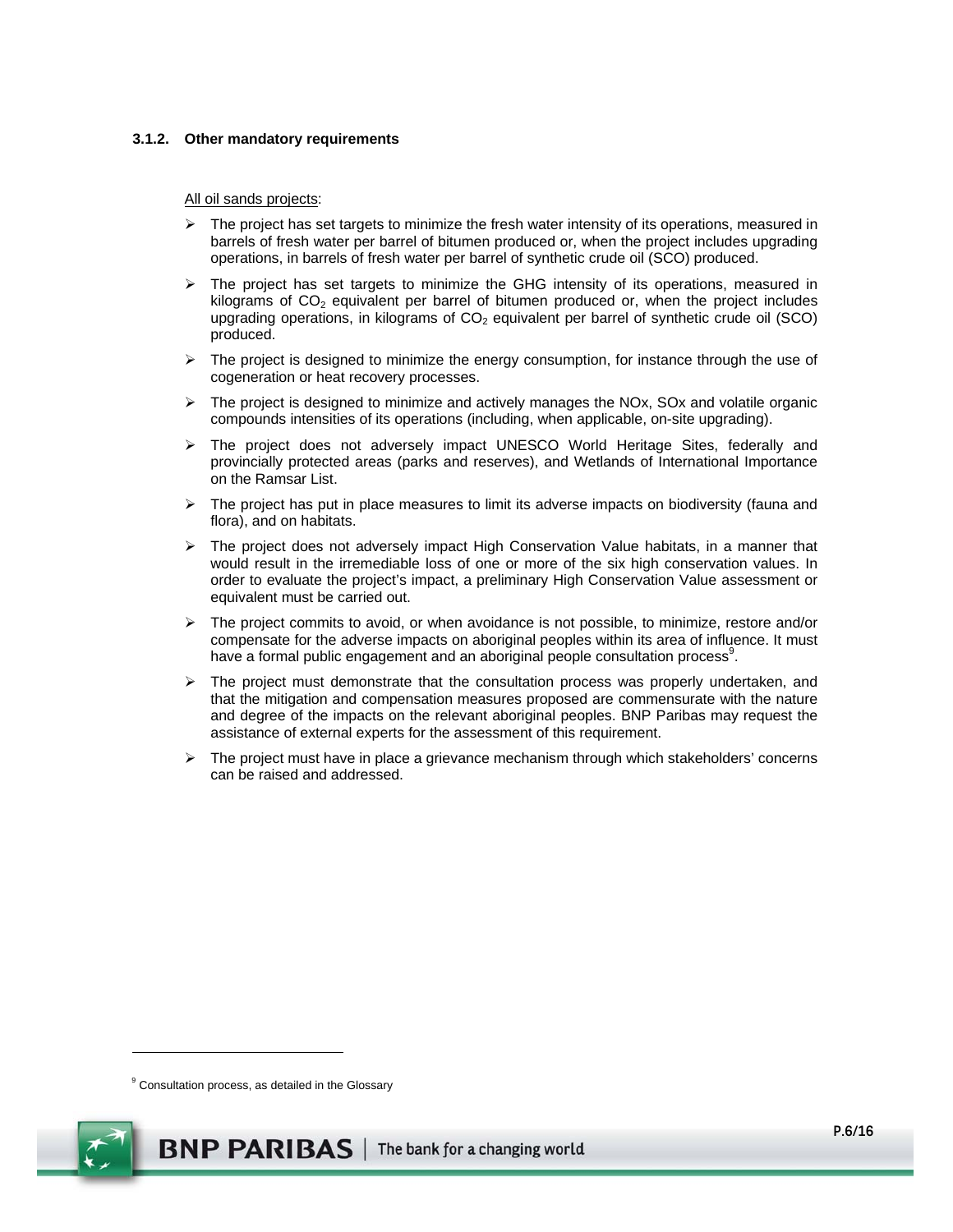Oil sands surface mining projects:

- $\triangleright$  The project is designed to use more than 80% of process-affected water (recycled water from tailings ponds) in its extraction process in its steady state of operation.
- The project manages actively and minimizes the mine fleet's NOx emissions intensity.
- $\triangleright$  The project has a plan to manage actively the tailings ponds (including management of tailings ponds' volume and surface area, reduction of fluid tailings and formation of trafficable deposits). It will provide information on the compliance with existing regulation on tailings management (including ERCB's Directive 074).
- $\triangleright$  The project commits to manage actively its reclamation activities and provides the following indicators and information $10$ :
	- o Mine Financial Security Program Liability or Successor Programs;
	- o Hectares of permanent land reclamation proposed for completion in the initial Mine Reclamation Plan;
	- o Amount of financial security provided.

Oil sands in situ recovery projects:

- $\triangleright$  The project is designed to recycle<sup>11</sup> at least 90% of the water used in the production process in its steady state of operation.
- $\triangleright$  The project evaluates and maximizes the use of brackish water, where brackish water is available.

This is defined according to the ERCB Bulletin 2006-11, *Water Recycle, Reporting, and Balancing Information for In Situ Thermal Schemes.* This definition may be adjusted if ERCB publishes new guidelines.



<sup>&</sup>lt;sup>10</sup> More details on the Mine Financial Security Program and Reclamation in the Glossary.<br><sup>11</sup> The recycling rate is calculated as Recycle Rate (%) = (Steam Injected – \*Fresh Water\*) x 100/Produced Water where \*Fresh Water\*=Total Fresh Water In – Other uses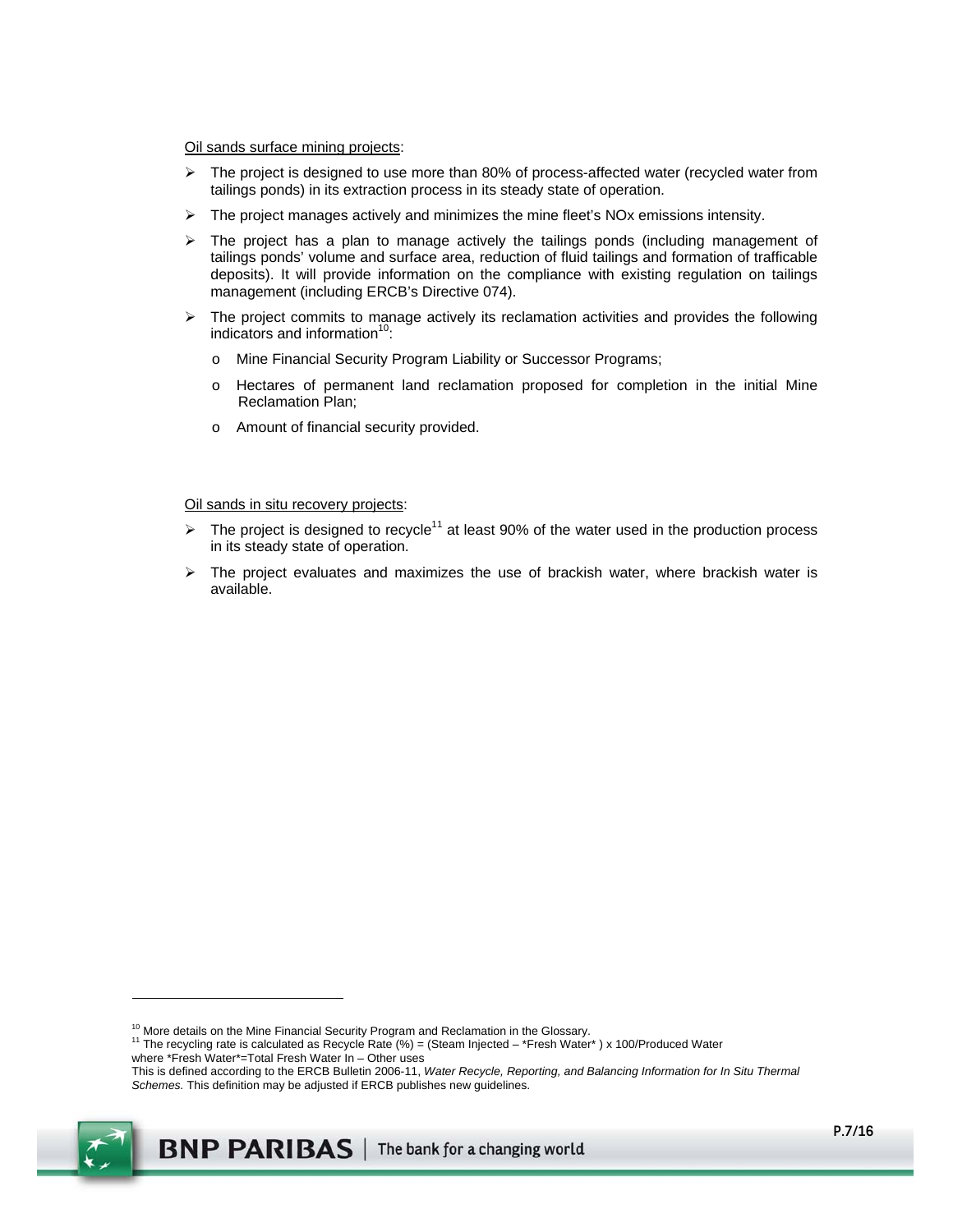#### **3.1.3. Evaluation criteria**

The projects will be evaluated against the following industry best practices applying to:

#### All oil sands projects:

- $\triangleright$  The project should invest in strategic initiatives that will directly enhance social infrastructure of communities such as health care, education, and transportation.
- $\triangleright$  If the project should include an on-site upgrading facility, an evaluation of the project and host country will be carried out to determine whether the criteria defining a "CCS Ready" upgrading facility are met.
- $\triangleright$  In order to favour actual improvements on oil sands operations, the project is considered as achieving best practice when at least 50 % of its emissions intensity reduction obligation, as required by the Specified Gas Emitters Regulation of Alberta, is planned to be achieved by performance improvements (e.g. technology improvements, changes in maintenance and/or operations, etc.) or emission performance credits submission.
- $\triangleright$  The project should plan to undertake conservation activities intended to offset the residual, unavoidable damage to biodiversity caused by oil sands development.
- $\triangleright$  According to best practice, the offset should be designed and implemented to achieve a no net loss – or preferably a net gain – of biodiversity, should be equivalent and permanent, and should create additional conservation outcomes. The offset mechanism should be determined with the participation of relevant stakeholders (particularly aboriginal communities, where applicable). BNP Paribas may request the involvement of external experts for the design of such offset.

#### Oil sands surface mining projects:

- $\triangleright$  The project is considered as achieving best practice when the fresh water intensity is less than or equal to 2.5 barrels of fresh water per barrel of synthetic crude oil (SCO).
- $\triangleright$  The project is considered as achieving best practice when the GHG emissions intensity is less than or equal to 35 kilograms of  $CO<sub>2</sub>$  equivalent per barrel of bitumen produced or 80 kg of CO2 equivalent per barrel of synthetic crude oil (SCO) produced.

#### Oil sands in situ recovery projects:

- The project is considered as achieving best practice when the fresh water intensity is less than or equal to 0.6 barrels of fresh water per barrel of bitumen produced after one year of steady state of operation.
- $\triangleright$  The project is considered as achieving best practice when the GHG emissions intensity is less than or equal to 70 kilograms of  $CO<sub>2</sub>$  equivalent per barrel of bitumen produced or 115 kg of CO2 equivalent per barrel of synthetic crude oil (SCO) produced after one year of steady state of operation.

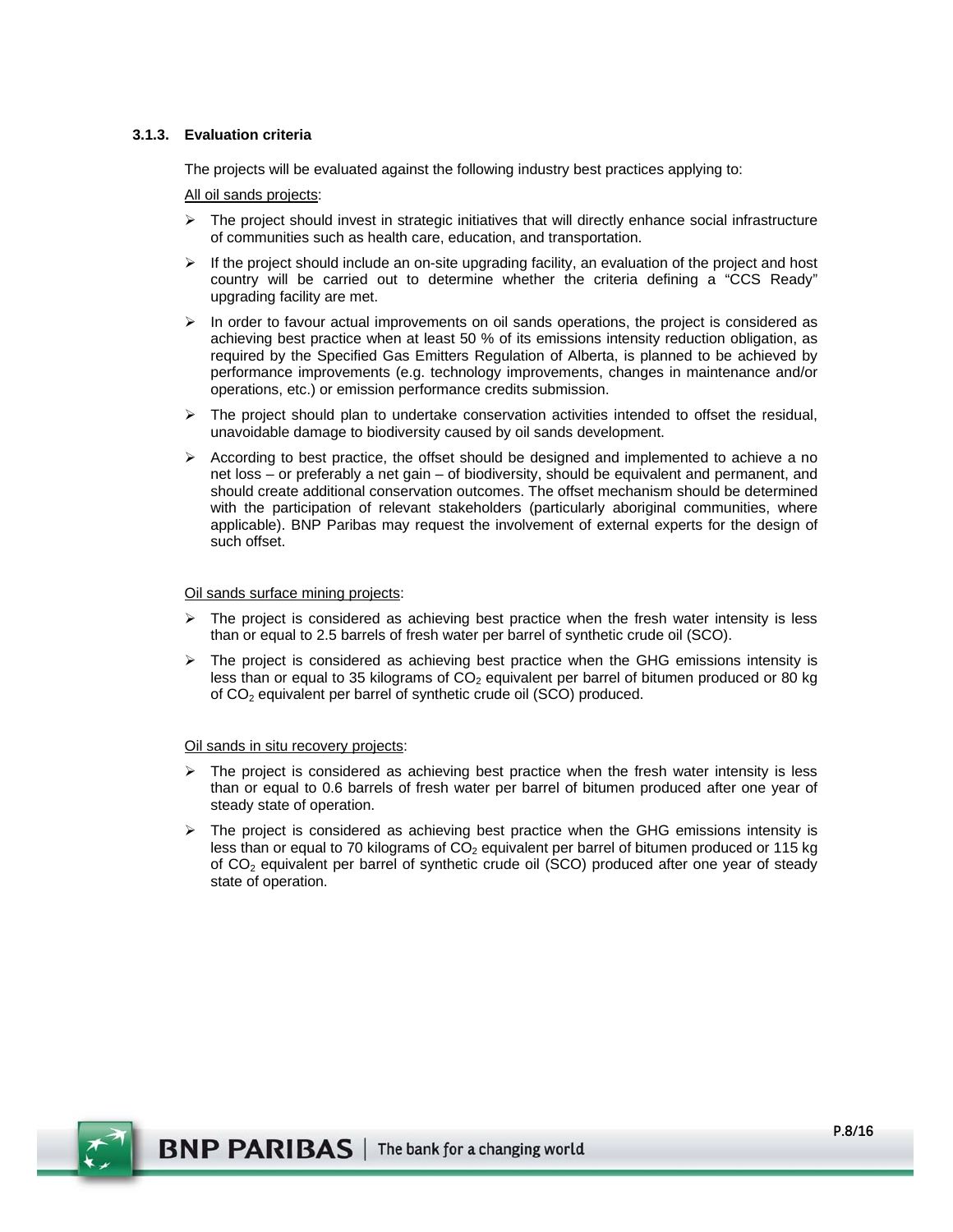## 3.2. Oil sands companies

This section does not apply to the parties involved in an oil sands project (such as the shareholders of an oil sands project's operating company). Requirements and criteria applicable to these parties are detailed in the oil sands project section (3.1)

BNP Paribas will ensure that it only provides financial products and services to oil sands companies that meet sufficient technical, social and environmental standards in respect of their oil sands operations.

The definition of "sufficient technical, social and environmental standards" is dynamic and likely to change over time. As of the publication date of this policy, BNP Paribas considers that those cover at least the following:

#### **3.2.1. Mandatory requirements**

The following mandatory requirements apply:

- $\triangleright$  The company is not involved in severe controversies and incidents related to violations of any UN Global Compact Principles<sup>12</sup> relative to its oil sands operations.
- The company has in place environmental and social policies that set forth their standards and/or targets in each of the Key Environmental and Social Issues.
- $\triangleright$  The company must be involved in research or multi-stakeholders efforts (such as COSIA<sup>13</sup>) to monitor and address the Key Environmental and Social Issues (such as development of full understanding of groundwater hydrology in the oil sands region, tailings ponds management and land reclamation).
- For Producing Oil sands companies, the company discloses or can provide on demand to BNP Paribas:
	- o Safety track records (fatalities, total recordable injuries frequency)
	- o Environmental performance data of its existing oil sands projects. This data must distinguish between oil sands in situ recovery and surface mining projects, and must cover at least the following:
		- Water usage (fresh water intensity, share of brackish water, share of recycled water)
		- GHG emissions (GHG intensity, *Specified Gas Emitters Regulation* compliance data and, for in situ projects, Cumulative Steam-oil Ratio)
		- Air emissions ( $NO<sub>x</sub>$ ,  $SO<sub>2</sub>$  and VOCs intensities)
		- Tailings ponds for oil sands mining projects (surface area of tailings ponds, annual rate of fines captured in dedicated disposal areas)
		- Land use (possibly using the following breakdown: cleared, disturbed, temporary reclaimed, permanently reclaimed, certified, and, for oil sands mining projects, planned and actually reclaimed surfaces).
- $\triangleright$  The company has in place a formal public engagement and aboriginal consultation process such as detailed in section 3.1.2 of this policy.
- $\triangleright$  The company has in place a grievance mechanism through which stakeholders' concerns can be raised and addressed.



<sup>12</sup> **http://www.unglobalcompact.org/AboutTheGC/TheTenPrinciples/index.html** 13 Canada's Oil Sands Innovation Alliance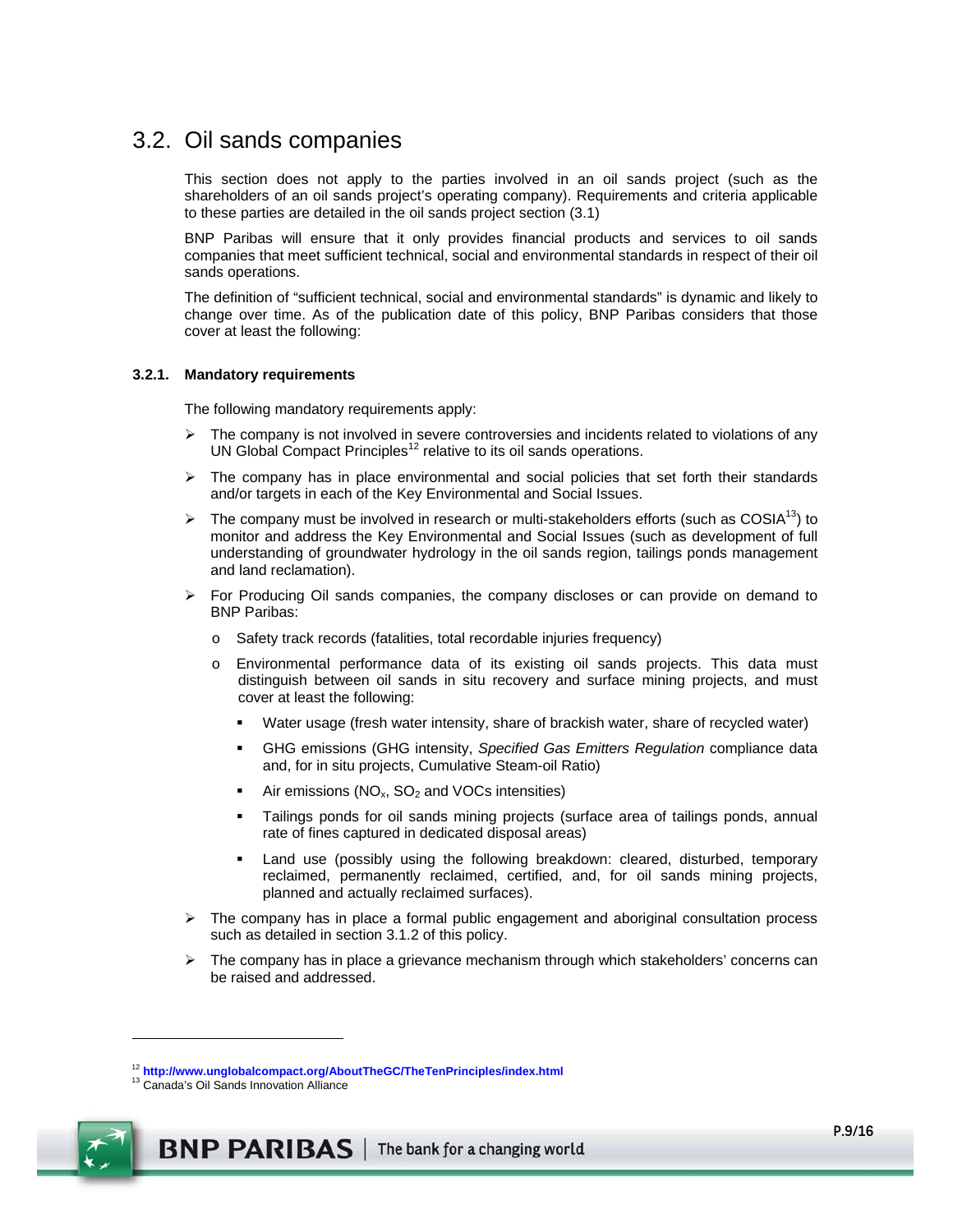- $\triangleright$  The company commits not to adversely impact UNESCO World Heritage Sites, federally and provincially protected areas (parks and reserves), and Wetlands of International Importance on the Ramsar List.
- $\triangleright$  The company has in place a policy to carry out High Conservation Value assessments or equivalent prior to developing new projects, and commits not to convert HCV habitats into industrial oil sands operations in a manner that would result in the irremediable loss of one or more conservation values.

#### **3.2.2. Evaluation criteria**

- $\triangleright$  The company should have ISO 14001 certification (or equivalent) for all of the environmental management systems in their operating units.
- $\triangleright$  The company should have the financial strength to ensure long-term operation and assume the long term liability of its projects.
- $\triangleright$  The company should publicly commit to achieve best industry practice targets and timelines in the following areas:
	- o Reduction of water intensity of their operations on a per barrel of bitumen produced basis
	- o Recycling share of waste water produced
	- o Reduction of GHG intensity of their operations on a per barrel of bitumen produced basis
	- o Reduction of surface area of its tailing ponds
	- o Management of mature fine tailings
	- o Increase of permanent and certified reclaimed land share of total disturbed land
- The company should put in place a plan to offset the residual, unavoidable damage to biodiversity caused by oil sands developments. The offset should result in no net loss of biodiversity, be equivalent and permanent, and create additional conservation outcomes. The offset mechanism should be determined with the participation of relevant stakeholders (particularly aboriginal communities, where applicable).
- The company should disclose or be able to provide on demand to BNP Paribas its annual and cumulative amount of spending in the following areas:
	- o Reclamation security
	- o Conservation offsets, biodiversity protection (incl. monitoring programs)
	- o Research to address the Key Environmental and Social Issues, particularly on tailings management and land reclamation
	- o Initiatives in favour of dialogue and economic and social developments of aboriginal communities
- $\triangleright$  Assess the proportion of mining and in-situ production (or reserves, as applicable) as part of the overall production (or reserves).
- $\triangleright$  Assess whether the Oil Sands Company has been regularly and repeatedly criticized for its environmental, social and governance performance, and enquire about actions taken to address any underlying material issue.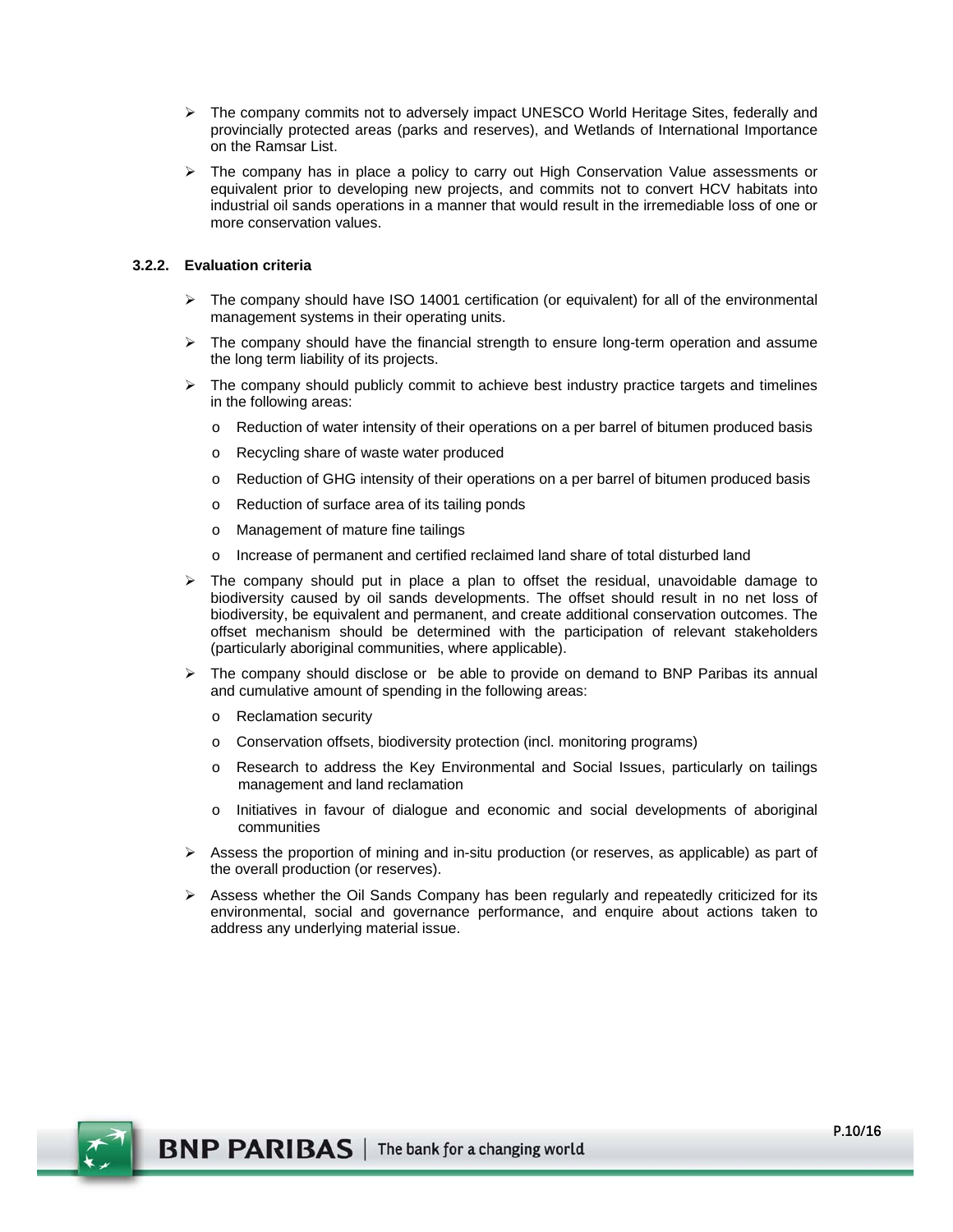## 4. Group-Level Implementation Mechanisms

Results of the evaluation according to the present policy will provide elements for decision making by BNP Paribas. As and when necessary, an ad hoc senior management committee shall examine these results. If required, BNP Paribas may request complementary due diligence before concluding on the acceptability of the transaction.

Operational tools and awareness workshops are rolled out to ensure that Group's staff is able to implement this CSR sector policy.

### 4.1. Financial Products and Services:

The information related to the above requirements will be obtained from the oil sands clients by BNP Paribas' client relationship managers.

BNP Paribas will review regularly the performance of oil sands companies against the policy. If BNP Paribas becomes aware that a client operates outside the requirements of the policy, a dialogue will be engaged with the client in order to find an acceptable solution to improve the situation in a timely manner. If this dialogue is unfruitful BNP Paribas may decide not to pursue any new business with such client and will place existing business under review taking into account existing contractual agreements.

### 4.2. Asset Management:

BNP Paribas entities managing third-party assets will progressively implement all the relevant requirements of this policy. A transition is indeed necessary due to the fact that existing and potential investors have to be informed of the existence and implications of this policy

### 5. Policy disclosure and follow-up

BNP Paribas' stakeholders will be informed of the existence and the content of this policy. Such policy will be posted on BNP Paribas' website. Furthermore a copy will be systematically provided to our clients and potential clients as part of the due diligence process or upon discussion of any financial services to be provided subsequent to the official release date of this policy.

BNP Paribas will review this policy regularly and in the light of the prevailing circumstances it may update it to make sure it is in continued alliance with national and international regulations and best practices.

## 6. Disclaimers

In order to comply with regulations and to implement the principles defined in its internal procedures and sector policies, BNP Paribas does its best to get information, particularly from oil sands companies, on their sustainability policies and practices. BNP Paribas bases its policy on the information gathered from oil sands companies, governments and other regulatory bodies, and from its partners. However, it is dependent on the quality, accuracy and up-to-datedness of information.

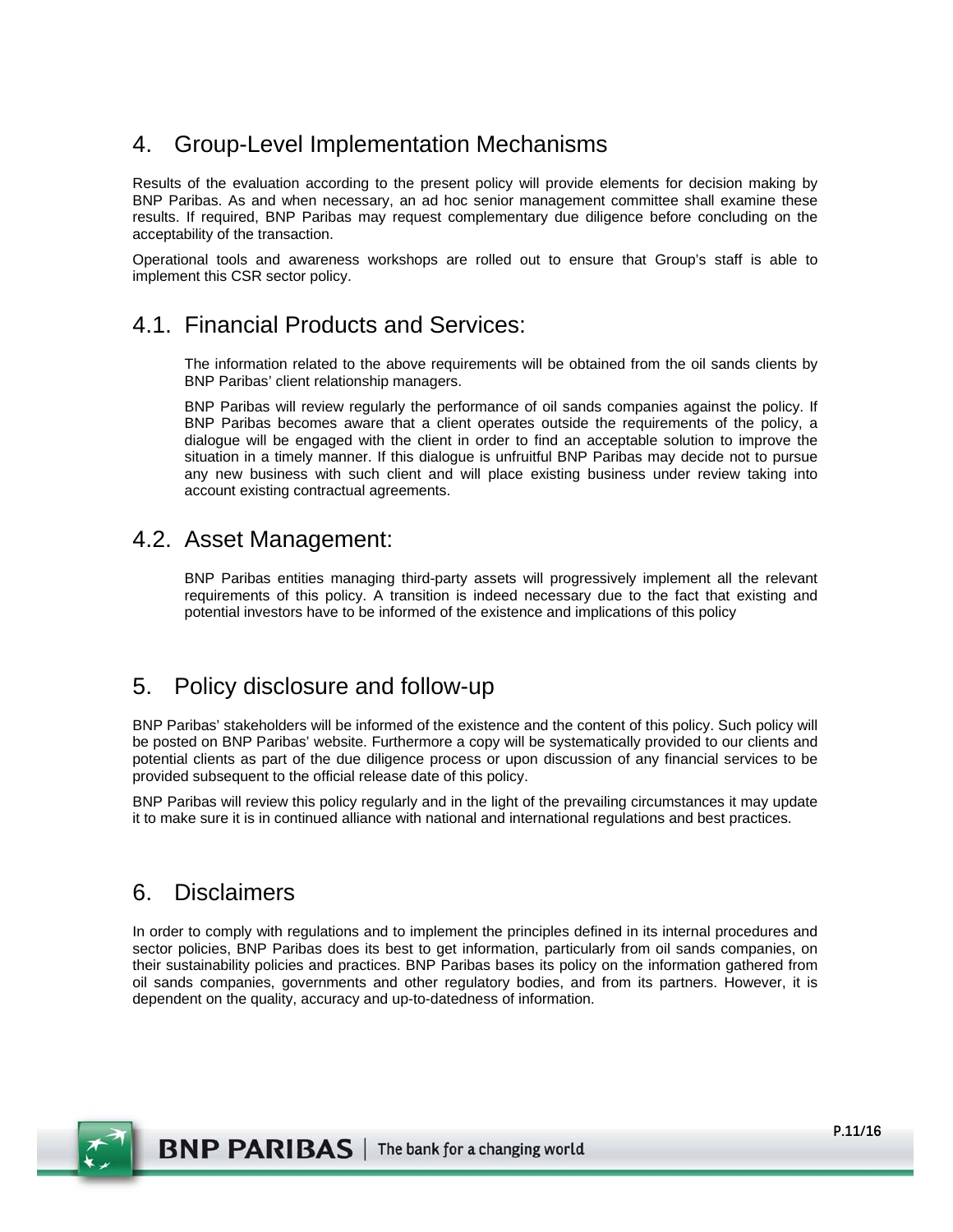# **Glossary**

The following definitions apply in this policy:

| Aboriginal<br>peoples          | First Nations and Métis - along with Inuit - are Aboriginal peoples recognized by<br>the Canadian Constitution. These peoples are descendants of the original<br>inhabitants of North America and have unique heritages, languages, cultural<br>practices and spiritual beliefs. First Nations are Indian peoples originating from<br>Canada, whereas Métis are people of mixed First Nation and European ancestry. A<br>large part of these communities lives in reserves or settlements. |
|--------------------------------|--------------------------------------------------------------------------------------------------------------------------------------------------------------------------------------------------------------------------------------------------------------------------------------------------------------------------------------------------------------------------------------------------------------------------------------------------------------------------------------------|
| <b>Brackish water</b>          | Non-potable salty water from deep aquifers, unsuitable for consumption or<br>agricultural use.                                                                                                                                                                                                                                                                                                                                                                                             |
| CCS Ready <sup>14</sup>        | Carbon Capture and Storage (CCS) is a process consisting of the separation of<br>$CO2$ , transport to a storage location, and long-term isolation from the atmosphere. A<br>$CO2$ capture ready power plant is a plant which can include $CO2$ capture when the<br>necessary regulatory or economic drivers are in place. A CCS ready facility implies<br>the following measures:                                                                                                          |
|                                | A specific study has been carried out to ensure that the facility is technically<br>capable of being fully retrofitted for CO <sub>2</sub> capture;                                                                                                                                                                                                                                                                                                                                        |
|                                | It is technically and physically possible to connect retrofitted capture equipment<br>٠<br>to the existing facility;                                                                                                                                                                                                                                                                                                                                                                       |
|                                | There are realistic pipeline or other routes to storage of $CO2$ ;<br>٠                                                                                                                                                                                                                                                                                                                                                                                                                    |
|                                | One or more potential storage areas have been appropriately assessed (safe<br>٠<br>geological storage of full lifetime volumes and rates of captured $CO2$ ) or<br>potential industrial use for CO <sub>2</sub> captured;                                                                                                                                                                                                                                                                  |
|                                | Other known factors (including any additional water requirements) that could<br>٠<br>prevent installation and operation of $CO2$ capture, transport and storage have to<br>be identified and credible ways in which they could be overcome have to be<br>assessed;                                                                                                                                                                                                                         |
|                                | Costs of retrofitting capture, transport and storage have been estimated;<br>٠                                                                                                                                                                                                                                                                                                                                                                                                             |
|                                | There has been public engagement and consideration of health, safety and<br>٠<br>environmental issues;                                                                                                                                                                                                                                                                                                                                                                                     |
|                                | "CCS Ready" status is reviewed and reported on periodically<br>٠                                                                                                                                                                                                                                                                                                                                                                                                                           |
| Cogeneration                   | Cogeneration is the simultaneous production of steam and electricity from a single<br>source (e.g. natural-gas fired boilers). The electricity produced is used for the<br>facility's requirement and excess production is sold back into the electricity grid.<br>This process enhances energy efficiency and reduces region-wide GHG emissions.                                                                                                                                          |
| <b>Consultation</b><br>process | The public engagement and aboriginal consultation process must include at least<br>the following:                                                                                                                                                                                                                                                                                                                                                                                          |
|                                | Identification of the aboriginal communities potentially impacted by the project<br>٠<br>and of their legitimate representative bodies and organizations; this<br>identification may be pursued in collaboration with local authorities;                                                                                                                                                                                                                                                   |
|                                | Evaluation of the nature and degree of project's potential impacts on the<br>٠<br>traditional ecological knowledge and traditional use of land <sup>15</sup> of these                                                                                                                                                                                                                                                                                                                      |

 $14$  Based on the set of criteria published by The Global CCS Institute in their CCS Ready – Issues Brief 2010 n°1.

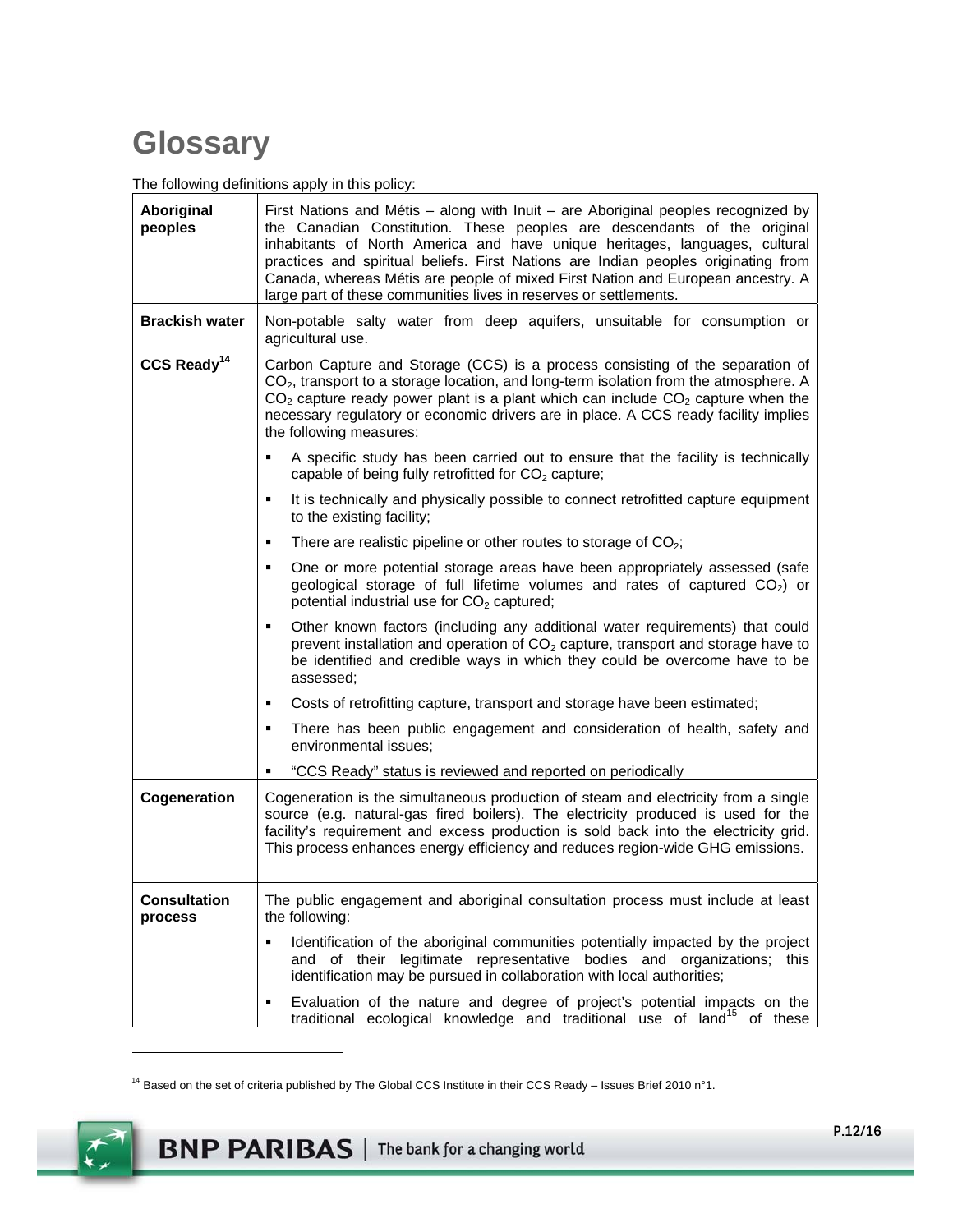|                                                       | communities:                                                                                                                                                                                                                                                                                                                                                                                                                                                                                                                                          |
|-------------------------------------------------------|-------------------------------------------------------------------------------------------------------------------------------------------------------------------------------------------------------------------------------------------------------------------------------------------------------------------------------------------------------------------------------------------------------------------------------------------------------------------------------------------------------------------------------------------------------|
|                                                       | Information provided to these communities on the project and on its potential<br>٠<br>adverse impacts on them; this information is provided in a plain language and<br>within a reasonable timeframe before the start of construction;                                                                                                                                                                                                                                                                                                                |
|                                                       | Agreement on the organization, extent and objectives of the consultation<br>process with the legitimate representative bodies and organizations of these<br>peoples;                                                                                                                                                                                                                                                                                                                                                                                  |
|                                                       | Consultation of these peoples' representative bodies and organizations on the<br>٠<br>mitigation and compensation strategies for the potential adverse impacts on<br>them contemplated by the project.                                                                                                                                                                                                                                                                                                                                                |
| <b>Cumulative</b><br><b>Steam-oil Ratio</b><br>(CSOR) | The amount of steam required per barrel of bitumen produced on average from start<br>of the project up to the calculation date. This metric includes the steam used before<br>the production's start.                                                                                                                                                                                                                                                                                                                                                 |
| Directive 074                                         | The Energy Resources Conservation Board (ERCB) of Alberta issued on February<br>2009 a directive on Tailings Performance Criteria and Requirements for Oil Sands<br>Mining Schemes, also called Directive 074. The purpose of this directive is to<br>regulate the reclamation of tailings waste. It requires oil sands mining companies to<br>submit tailings management plans and to divert a minimum portion of fine tailings to<br>dedicated disposal areas. <sup>16</sup>                                                                        |
| <b>GHG</b>                                            | <b>Greenhouse Gases</b>                                                                                                                                                                                                                                                                                                                                                                                                                                                                                                                               |
| High<br><b>Conservation</b><br><b>Value habitats</b>  | The six High Conservation Values (HCVs) below, which include social values as<br>well as ecological values, cover the range of conservation priorities shared by a<br>wide range of stakeholder groups, and therefore need to be protected. A High<br>Conservation Value area is simply the area (e.g. a forest, grassland, watershed, or<br>landscape-level ecosystem) where these values are found, or, more precisely, the<br>area that needs to be appropriately managed in order to maintain or enhance the<br>identified values <sup>17</sup> : |
|                                                       | HCV1. Areas containing globally, regionally or nationally<br>significant<br>concentrations of biodiversity values (e.g. endemism, endangered species,<br>refugia).                                                                                                                                                                                                                                                                                                                                                                                    |
|                                                       | HCV2. Globally, regionally or nationally significant large landscape-level areas<br>٠<br>where viable populations of most if not all naturally occurring species exist in<br>natural patterns of distribution and abundance.                                                                                                                                                                                                                                                                                                                          |
|                                                       | HCV3. Areas that are in or contain rare, threatened or endangered ecosystems.<br>٠                                                                                                                                                                                                                                                                                                                                                                                                                                                                    |
|                                                       | HCV4. Areas that provide basic ecosystem services in critical situations (e.g.<br>٠<br>watershed protection, erosion control).                                                                                                                                                                                                                                                                                                                                                                                                                        |
|                                                       | HCV5. Areas fundamental to meeting basic needs of local communities (e.g.<br>٠<br>subsistence, health).                                                                                                                                                                                                                                                                                                                                                                                                                                               |
|                                                       | HCV6. Areas critical to local communities' traditional cultural identity (areas of<br>٠<br>cultural, ecological, economic or religious significance identified in cooperation<br>with such local communities).                                                                                                                                                                                                                                                                                                                                        |
| <b>IFC</b>                                            | International Finance Corporation.                                                                                                                                                                                                                                                                                                                                                                                                                                                                                                                    |

harvesting, and cultural use by affected aboriginal peoples.<br><sup>16</sup> http:**//www.ercb.ca/docs/Documents/directives/Directive074.pdf**<br><sup>17</sup> Definition provided by the High Conservation Value Network: http:**//www.hcvnetwork.org/** 



<sup>&</sup>lt;sup>15</sup> Ecological knowledge and traditional use of land describe traditional uses including fishing, hunting, nutritional or medicinal plant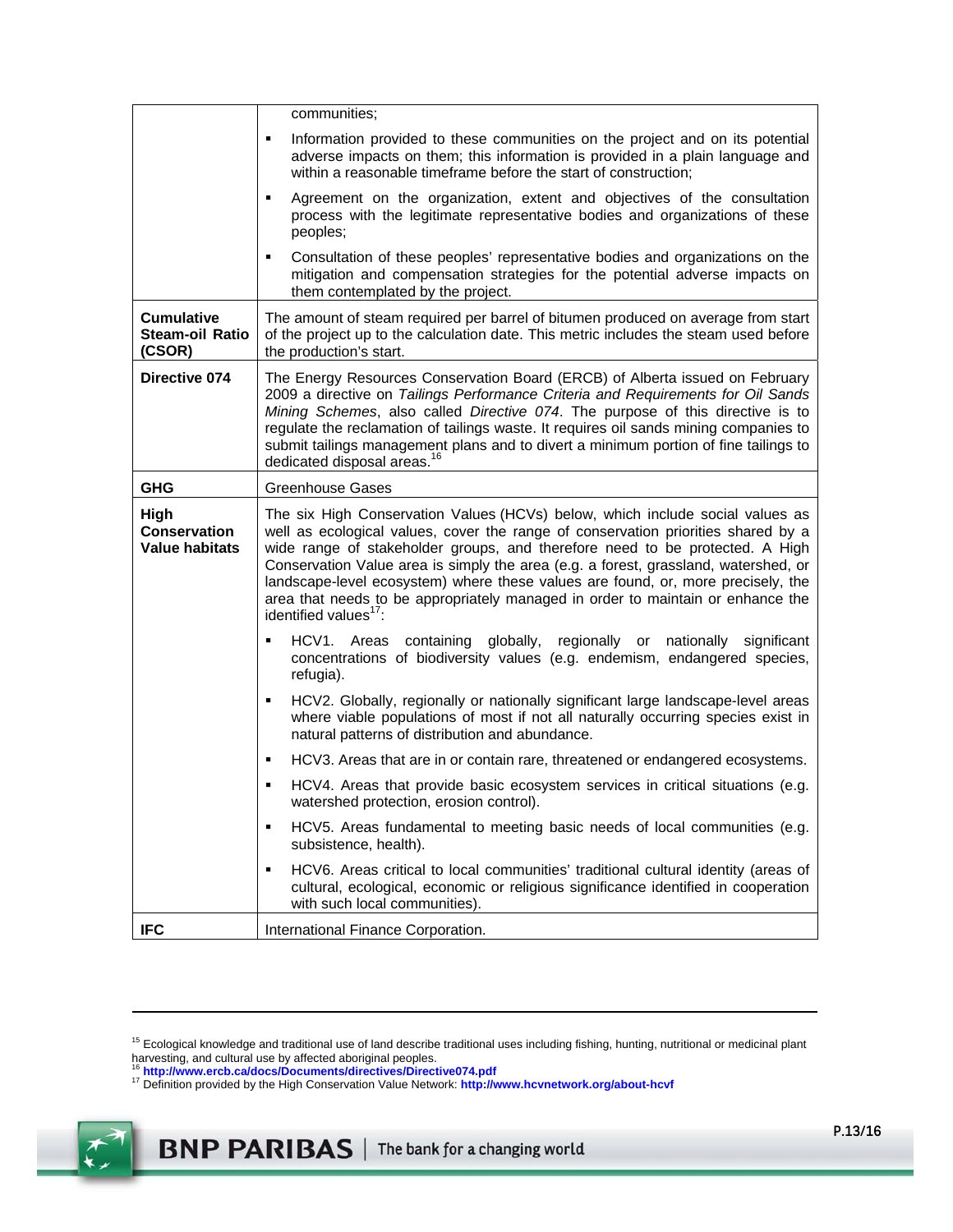| Mine Financial<br><b>Security</b><br>Program | The MFSP allows the province of Alberta to maintain for each project enough<br>financial security to protect the people of Alberta from the costs associated with the<br>liability of oil sands mining project development in the event a company cannot<br>meet its obligations, for future suspension, abandonment, remediation and surface<br>reclamation work.<br>Financial security is distributed among several deposits: the Base Security Deposit<br>with a fixed amount of securities for each project, and three other deposits<br>(Operating Life Deposit, Asset Safety Factor Deposit and Outstanding Reclamation<br>Deposit) for which the amount depends on several indicators <sup>18</sup> .                                                                                                                                                                                                                                                                                                                                                                                                                                                                                                                                                                                                                                                                                                                                                                                   |
|----------------------------------------------|------------------------------------------------------------------------------------------------------------------------------------------------------------------------------------------------------------------------------------------------------------------------------------------------------------------------------------------------------------------------------------------------------------------------------------------------------------------------------------------------------------------------------------------------------------------------------------------------------------------------------------------------------------------------------------------------------------------------------------------------------------------------------------------------------------------------------------------------------------------------------------------------------------------------------------------------------------------------------------------------------------------------------------------------------------------------------------------------------------------------------------------------------------------------------------------------------------------------------------------------------------------------------------------------------------------------------------------------------------------------------------------------------------------------------------------------------------------------------------------------|
| <b>Peatlands</b>                             | Wetland in which substantial peat accumulation - at least one foot (30 cm) - has<br>taken place <sup>19</sup> . The peatland substrate is an organic structure built by biological<br>activity.<br>Peatlands are valuable for the various and crucial ecosystem services they provide.<br>These functions and values include biodiversity maintenance, carbon and water<br>storage, solute detention and water regulation and quality.<br>Firstly, undrained peatlands are unique natural resources forming distinct<br>٠<br>ecosystems of great biodiversity importance for the maintenance of genetic,<br>species and habitat levels.<br>Peatlands are also water catchments. They modify water quality and quantity,<br>٠<br>act as sinks for some substances, produce others, and influence the temporal<br>pattern of water supply to rivers and lakes. The role of peatlands in water<br>regulation depends on maintaining the integrity of their unique hydrology that is<br>independent of but linked to that of adjacent wetlands and the wider landscape.<br>Finally, peatlands have been major global carbon stores for millennia.<br>Peatlands also emit $CO2$ and CH4, the amounts being influenced by<br>temperature and water level, both of which are likely to be affected by removal<br>of vegetation, drainage and future climate change. Industrial activities on<br>drained peatlands lead to substantial emissions of carbon dioxide and nitrous<br>oxide $(N2O)^{20}$ . |
| <b>Ramsar sites</b>                          | "Sites containing representative, rare or unique wetland types" and "Sites of<br>international importance for conserving biological diversity" listed in the Convention<br>on Wetlands adopted in Ramsar, Iran in 1971 (Ramsar convention).                                                                                                                                                                                                                                                                                                                                                                                                                                                                                                                                                                                                                                                                                                                                                                                                                                                                                                                                                                                                                                                                                                                                                                                                                                                    |
| <b>Reclamation</b>                           | The Reclamation process of an oil sands mining project consists of a series of<br>sequential reclamation activities, which are conducted at different times on different<br>parts of the land, once the land is considered ready-to-reclaim. This process is<br>described in the project's Mine Reclamation Plan. This plan is required and<br>approved by the province of Alberta, and is updated every three years; it details on<br>a yearly basis and over a ten-year period the surface areas that are to be reclaimed.                                                                                                                                                                                                                                                                                                                                                                                                                                                                                                                                                                                                                                                                                                                                                                                                                                                                                                                                                                   |

<sup>&</sup>lt;sup>18</sup> For more details on Alberta's Mine Financial Security Program: http://environment.alberta.ca/03388.html<br><sup>19</sup> Charman, D. 2002. Peatlands and environmental change. J. Wiley & Sons, London & New York, p. 301<br><sup>20</sup> Source management, IPS 2010

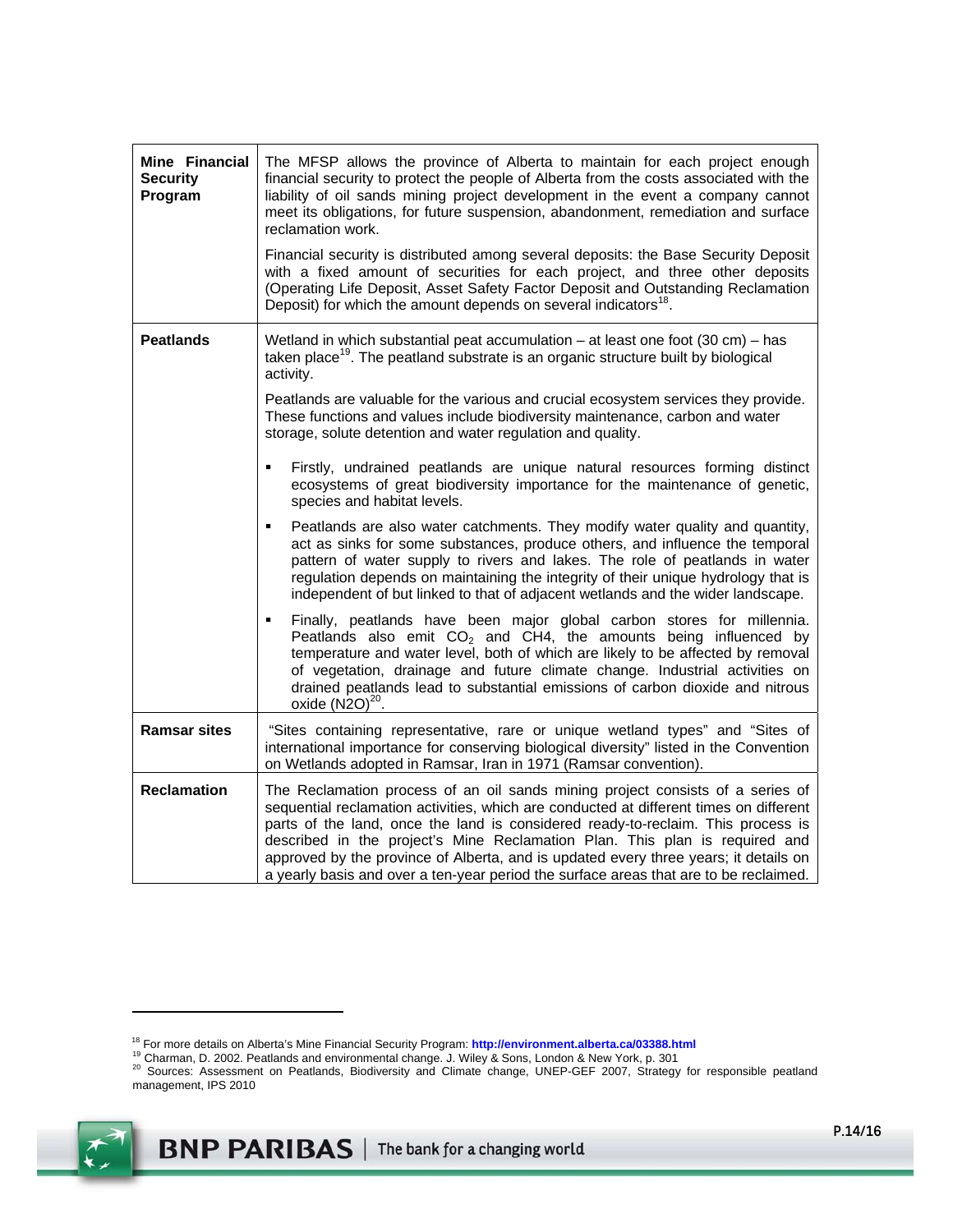| <b>Specified</b><br>Gas l<br><b>Emitters</b><br><b>Regulation</b> | This regulation, adopted by the Canadian province of Alberta in 2007, requires all<br>existing facilities in Alberta emitting more over 100,000 tons of $CO2$ equivalent per year<br>to reduce their annual emissions intensity (total annual emissions per unit of production)<br>by 12 per cent from their baseline emissions intensity. This obligation can be achieved<br>by performance improvements or other compliance options (emission performance<br>credits, offset credits or purchase of fund credits – i.e. payment of \$15 per tonne of $CO2$<br>equivalent to the Climate Change and Emissions Management Fund <sup>21</sup> . |
|-------------------------------------------------------------------|------------------------------------------------------------------------------------------------------------------------------------------------------------------------------------------------------------------------------------------------------------------------------------------------------------------------------------------------------------------------------------------------------------------------------------------------------------------------------------------------------------------------------------------------------------------------------------------------------------------------------------------------|
| <b>VOCs</b>                                                       | <b>Volatile Organic Compounds</b>                                                                                                                                                                                                                                                                                                                                                                                                                                                                                                                                                                                                              |

<sup>21</sup> **http://environment.alberta.ca/01838.html**